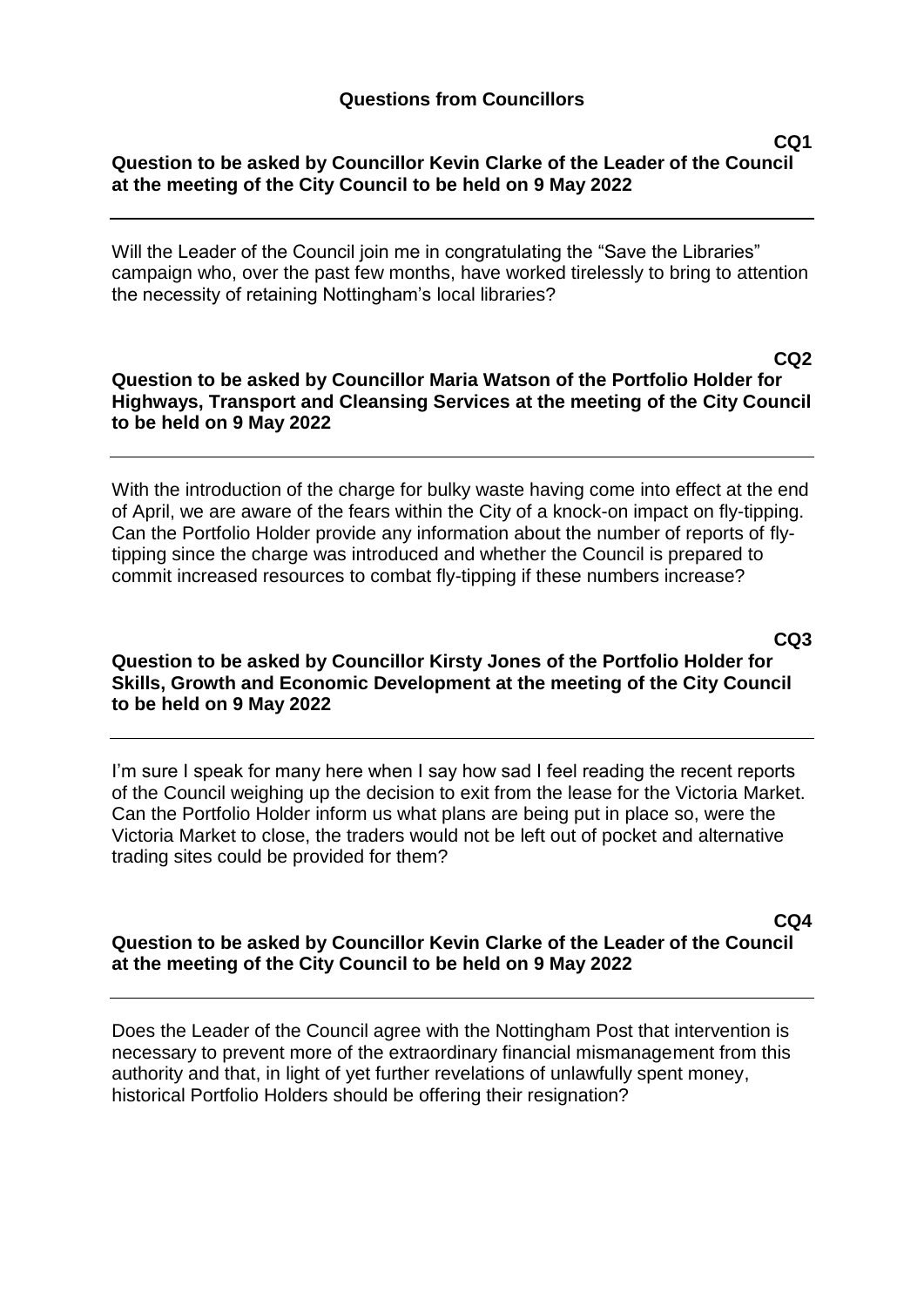What impact will the Health and Wellbeing Strategy for Nottingham have in improving the health and wellbeing and reducing health inequalities in Nottingham?

### **CQ6 Question to be asked by Councillor Nick Raine of the Portfolio Holder for Adults and Health at the meeting of the City Council to be held on 9 May 2022**

Research carried out by the Institute for Fiscal Studies has found that the changes to the way care is to be funded from October 2023 will leave little protection against catastrophic care costs. What impact will this have on people in Nottingham?

## **CQ7 Question to be asked by Councillor Michael Edwards of the Portfolio Holder for Neighbourhoods, Safety and Inclusion at the meeting of the City Council to be held on 9 May 2022**

In the run up to the Police and Crime Commissioner elections last year, Caroline Henry pledged to divert resources away from the City to areas around the county. Can the Portfolio Holder comment on what impact this is now having in Nottingham?

# **Question to be asked by Councillor Jay Hayes of the Portfolio Holder for Energy, Environment and Waste Services at the meeting of the City Council to be held on 9 May 2022**

Could the Portfolio Holder explain what is being done to improve energy efficiency in the City to help reduce residents' energy bills? With households seeing a 54% hike in energy costs, what does the Portfolio Holder think of the Chancellor's comments that it would be 'silly' to provide more support to tackle rising energy bills now?

### **CQ9**

**CQ8**

## **Question to be asked by Councillor Georgia Power of the Portfolio Holder for Adults and Health at the meeting of the City Council to be held on 9 May 2022**

Could the Portfolio Holder comment on the High Court ruling that the Government acted unlawfully when it sent patients into care homes without Covid testing?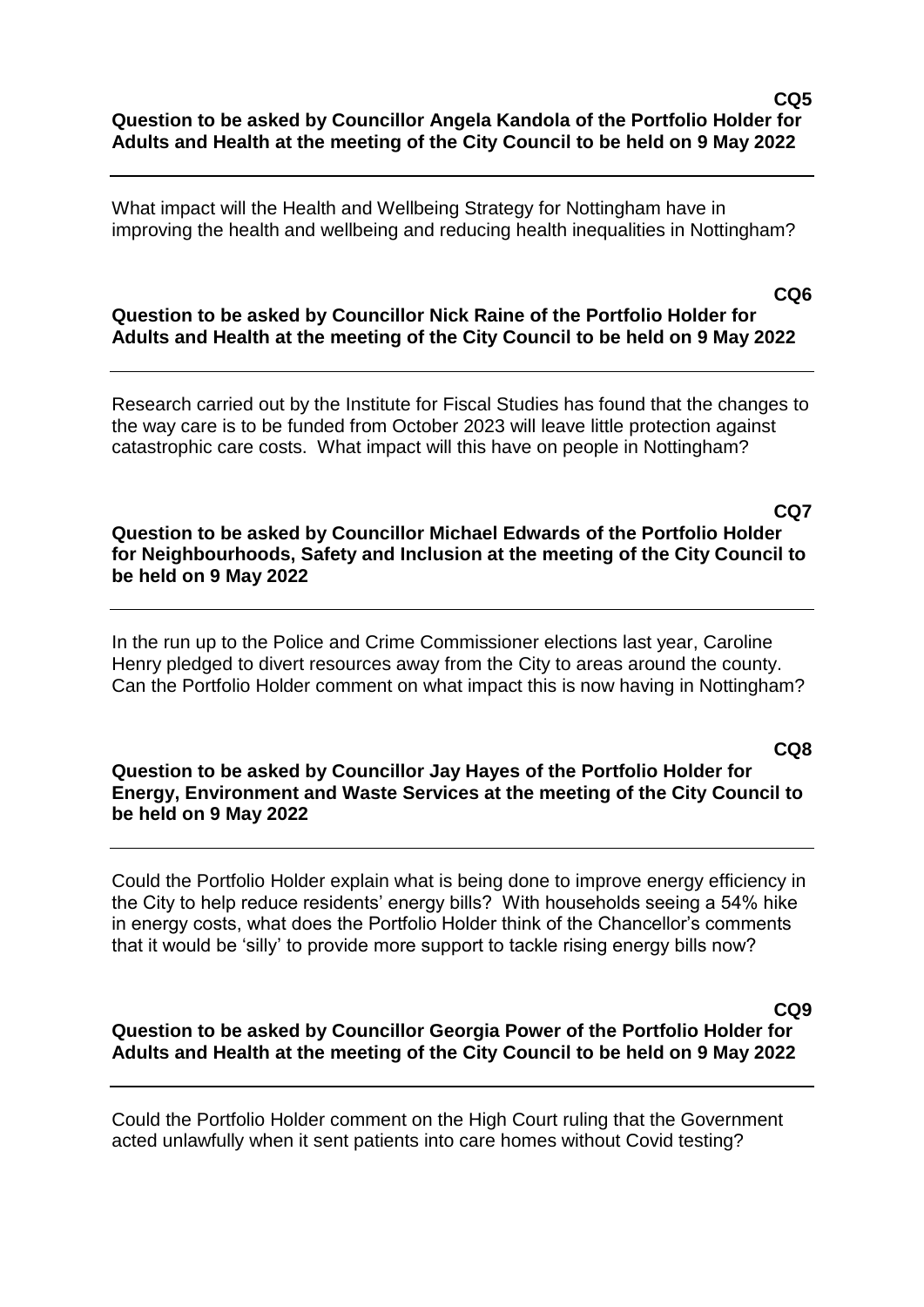#### **CQ10 Question to be asked by Councillor Andrew Rule of the Leader of the Council at the meeting of the City Council to be held on 9 May 2022**

The Leader of the Council will recall at the last Executive Board meeting I recommended that following the decision to bring Nottingham City Homes in-house that, in relation to transactions involving the Housing Revenue Account, records should be retained in electronic and hard copy form for a period of six years; and for the foreseeable future the Section 151 Officer should authorise any Housing Revenue Account transactions to ensure proper management oversight. Can he confirm these recommendations will be implemented?

## **CQ11 Question to be asked by Councillor Andrew Rule of the Leader of the Council at the meeting of the City Council to be held on 9 May 2022**

Can the Leader of the Council provide an undertaking that when the fit out of the Central Library building is eventually completed, it will not be used as an excuse for further reducing neighbourhood libraries following the recent budget proposals to close three neighbourhood libraries in the City?